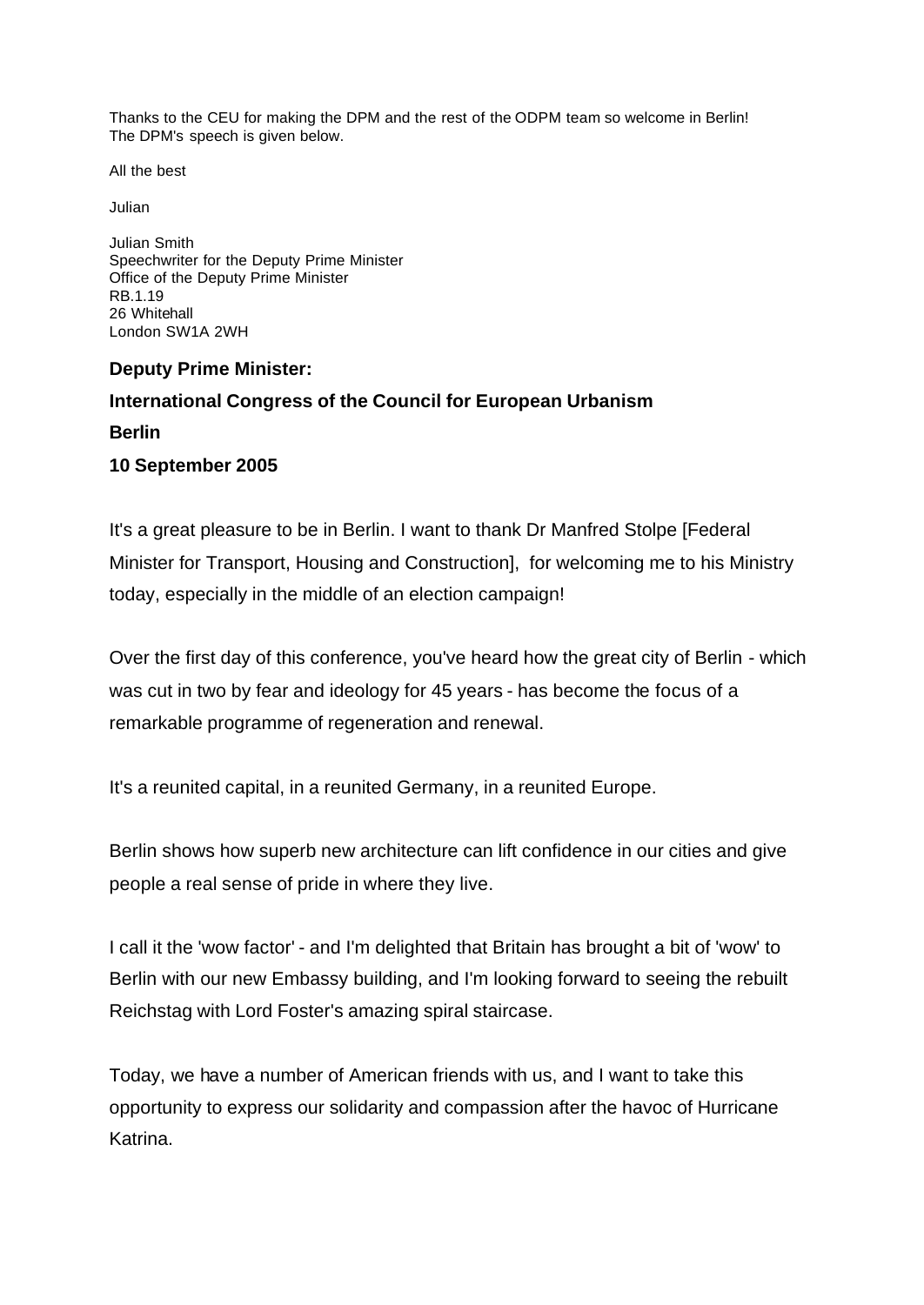As a European negotiator at the Kyoto climate change convention, I was fully aware that climate change is changing weather patterns and raising sea levels.

The horrific flood of New Orleans brings home to us the concern of leaders of countries like the Maldives, whose nations are at risk of disappearing completely.

I'm proud that Britain has already achieved its Kyoto target on greenhouse gas emissions – 6 years ahead of time, with a growing economy.

There has been resistance by the United States Government to Kyoto - which I believe is wrong.

On a recent visit to the United States, I was delighted to see that city mayors are taking their own environmental initiative on Kyoto.

This year, 178 mayors, representing over 36 million Americans, have signed up to the goals of Kyoto – along with 60 Mayors from cities like London, Shanghai, Moscow and Rio, who have agreed to take 21 practical actions on energy, waste, urban design, health, water and transport.

It's a truly global initiative by cities.

A recent report by the United Nations claimed that cities consume 75% of the world's natural resources and produce 75% of its waste.

50% of all humans will be living in cities - compared to just 15% a hundred years ago. In 1950, 83 cities had a population of over a million, and now it's over 400. This mass urbanisation is one of the greatest challenges facing the world today.

Across Europe we have created superb towns and cities, and not just for the last 30 years.

Despite the slums and poverty, European cities offered safety and security to the people - and gave rise to an astonishing expression of human creativity through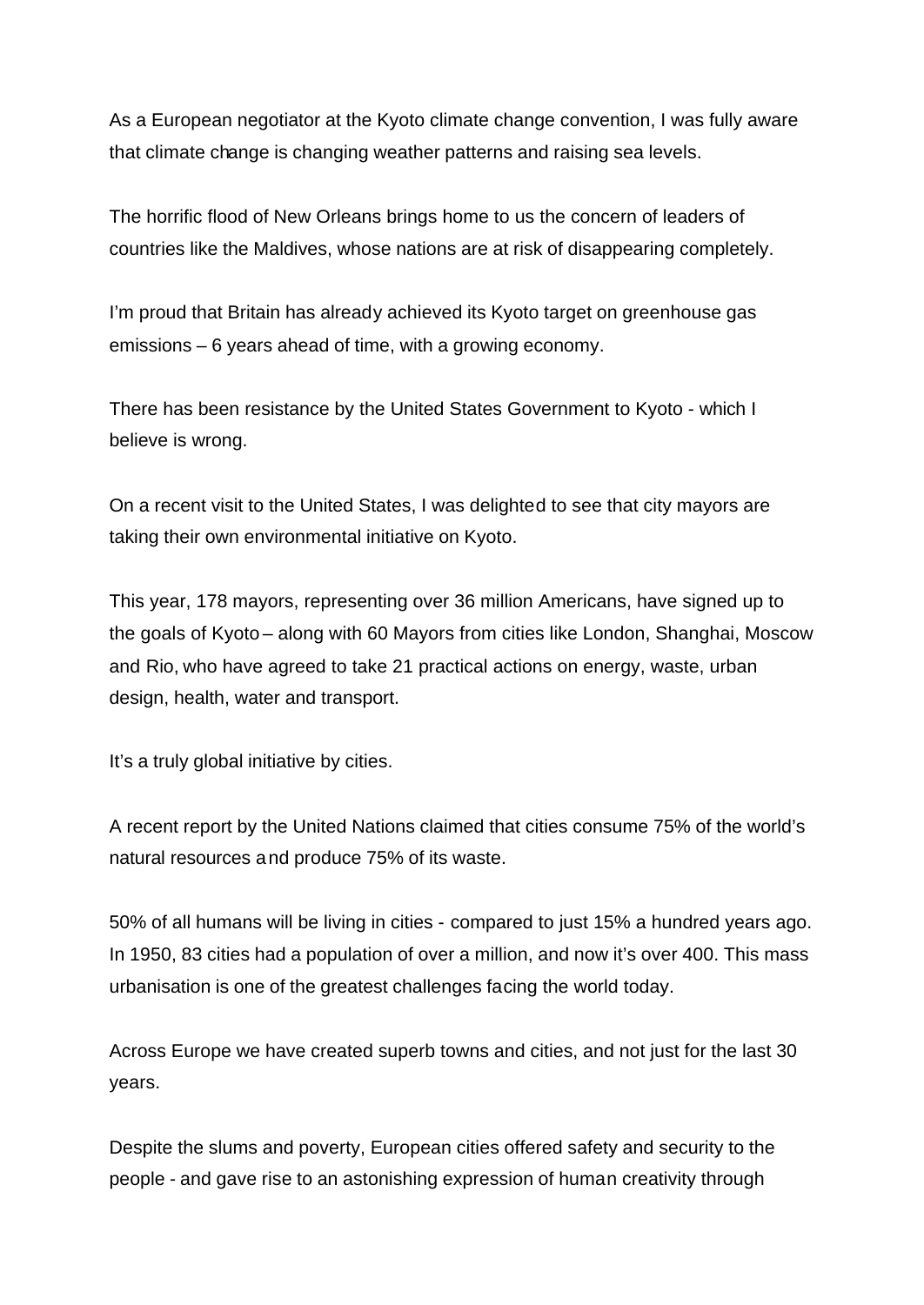magnificent art, culture and architecture. Old Roman cities like my home town of Chester have been sustainable for over 2,000 years.

Yet somehow we lost our way.

During the  $20<sup>th</sup>$  Century, millions of people gave up living in cities. They got in their cars and left for the suburbs - driven out for a variety of reasons including poor education, the fear of crime, pollution and congestion and the domination of the motor car.

Back in 1961, the American urbanist Jane Jacobs surveyed the disastrous results of  $20<sup>th</sup>$  Century planning, and urged us all to rediscover the art of making places were people can mix and meet.

She helped define what today I call a sustainable community.

Sustainable communities balance the social, economic and environmental concerns of their community – meeting the needs of existing and future generations, and respecting the needs of others in diverse communities.

And sustainable communities are environmentally sensitive, with high standards of quality and design.

This is not just about buildings and public spaces looking good - they've got to feel safe, secure, and family friendly, as well.

Sustainable communities must have good local economies and transport services – providing jobs, schools, health and other services that are accessible to all.

Yet in Britain, successive governments did exactly the opposite, with terrible consequences.

Decades of industrial change undermined our major towns and cities.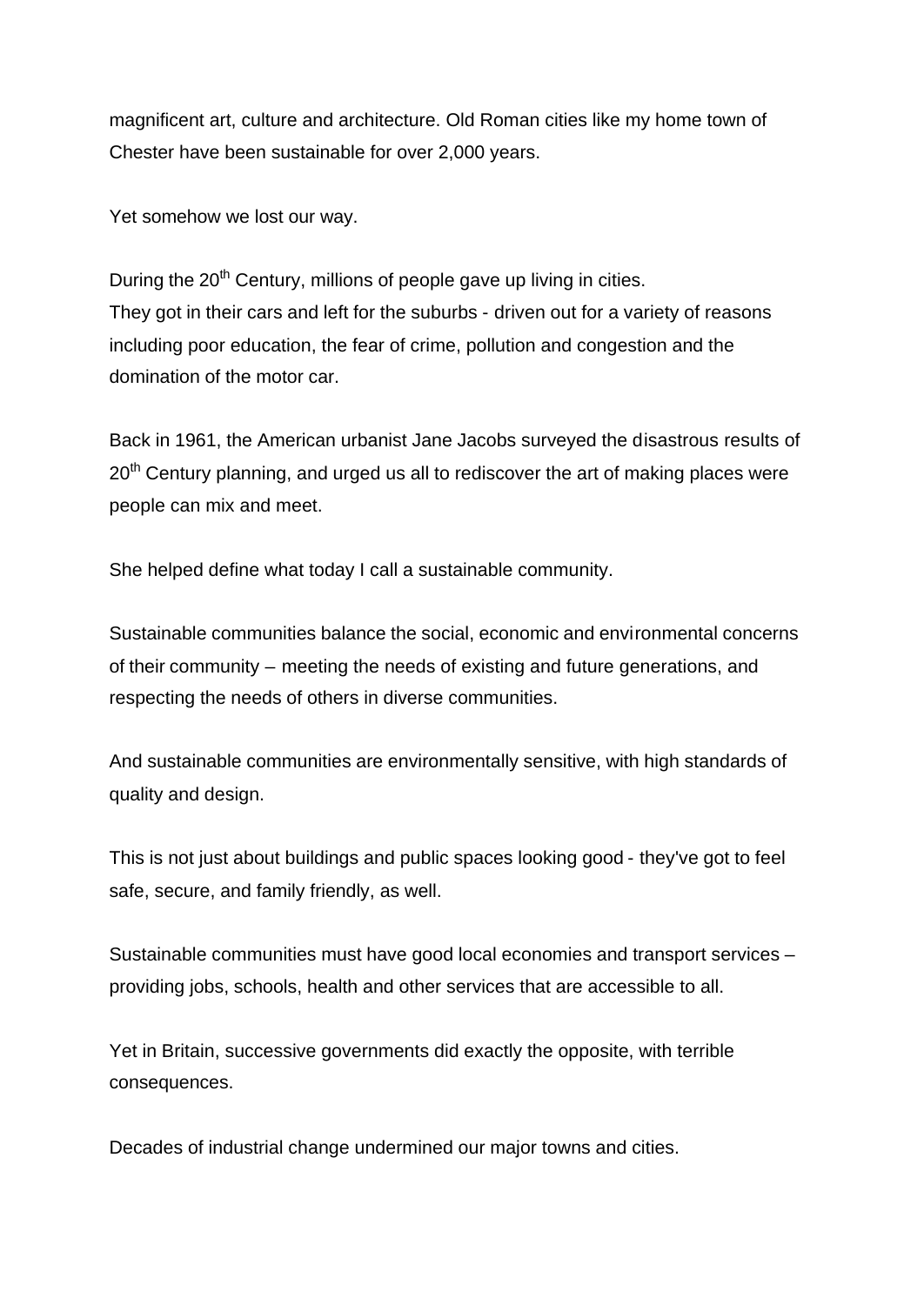People left the cities for the suburbs - and major out of town retail developments undermined many traditional town centres.

There was major disinvestment in schools, hospitals and transport, record unemployment, severe homelessness, insufficient housing, the public housing stock was in major disrepair, and there was a widening economic gap between North and South.

For 2 decades before our Government came into office in 1997, the prevailing philosophy had been a total faith in the operation of market forces, and the belief by Mrs Thatcher that there was no such thing as society.

But our Labour Government knew that economic prosperity and social justice are two sides of the same coin – and they are essential to the creation of sustainable towns and cities.

So our first priority was to secure economic stability.

Thanks to our policies over the last 8 years, we've achieved the longest recorded period of continuous economic growth for over 200 years, the lowest inflation for 30 years,the lowest rate of unemployment for 30 years, and record public investment in our schools, hospitals and transport.

Our second priority was to reform governance.

That meant ensuring that our structures at the national, regional and local level were capable of delivering our programmes - in partnership with the people affected by such changes.

We also saw the need to devolve power and resources away from the highly centralised form of government we inherited.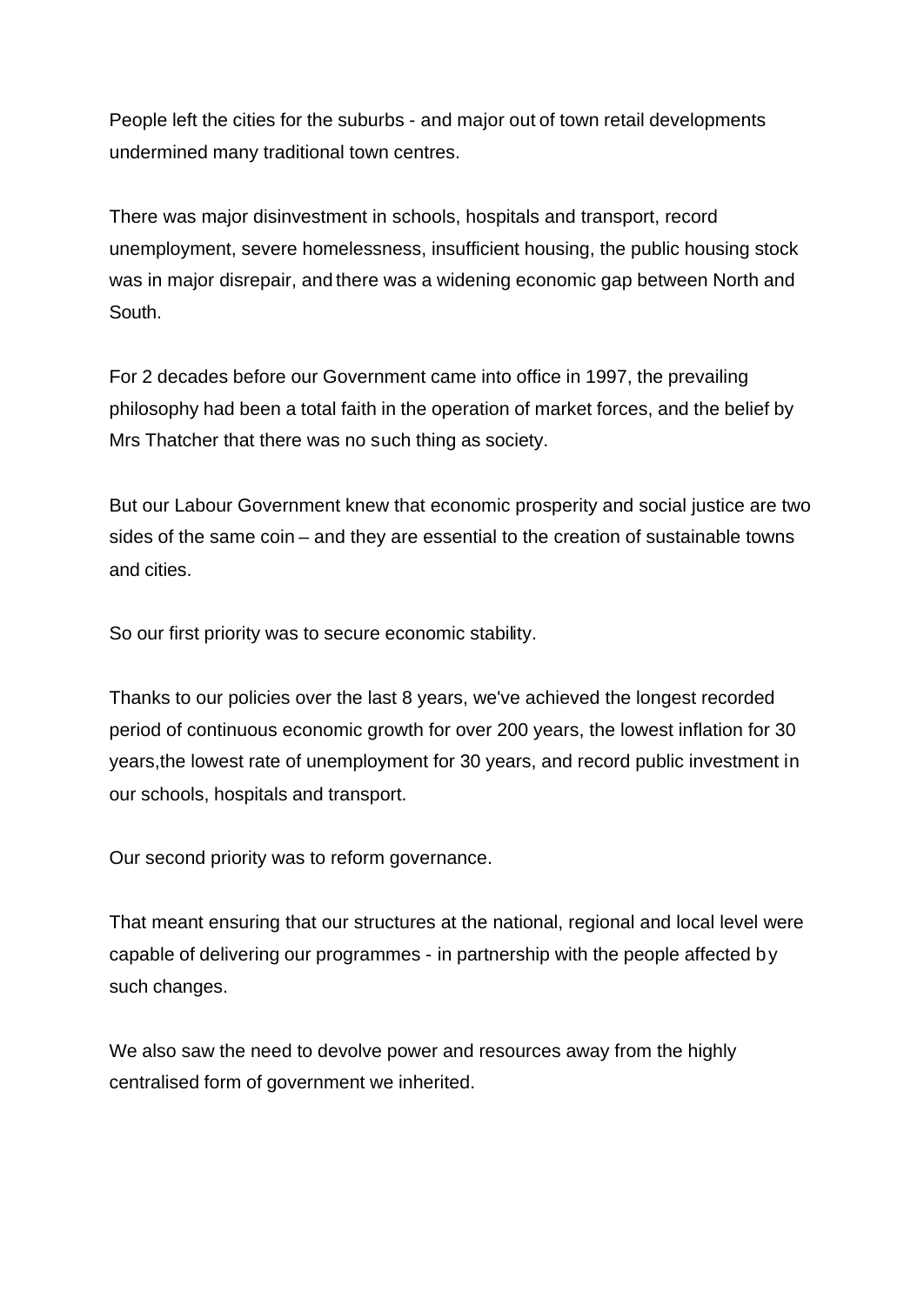Our reforms are giving people in regions, cities, towns and neighbourhoods more say over what happens in their area. It improves their confidence that they can make a real difference to their own community.

My department was established with a budget of 78 billion euros a year, to coordinate and integrate the decision making process across government on transport, regeneration, housing, the environment, planning, local government, and a new approach to regional governance and development.

This in turn led to a long term programme of new legislation and reform for housing, planning, urban development, neighbourhood renewal, local government and transport.

For example, we're investing 62 billion euros of public and private money to overcome the massive disinvestment in public housing.

By 2010, all our publicly owned housing will meet a decent standard - compared to over 2 million non decent homes we inherited in 1997.

The seriousness of the challenges facing our cities, in an increasingly global economy, meant that we had to develop a more ambitious consensus for change.

We need to promote new ideas, new money and new approaches to create more successful towns and cities.

Across Europe and the world, cities face differing challenges which need their own solutions.

So I want to congratulate the Council for championing European Urbanism and for organising this major event at an important time in the debate on the future of cities in Europe and across the world.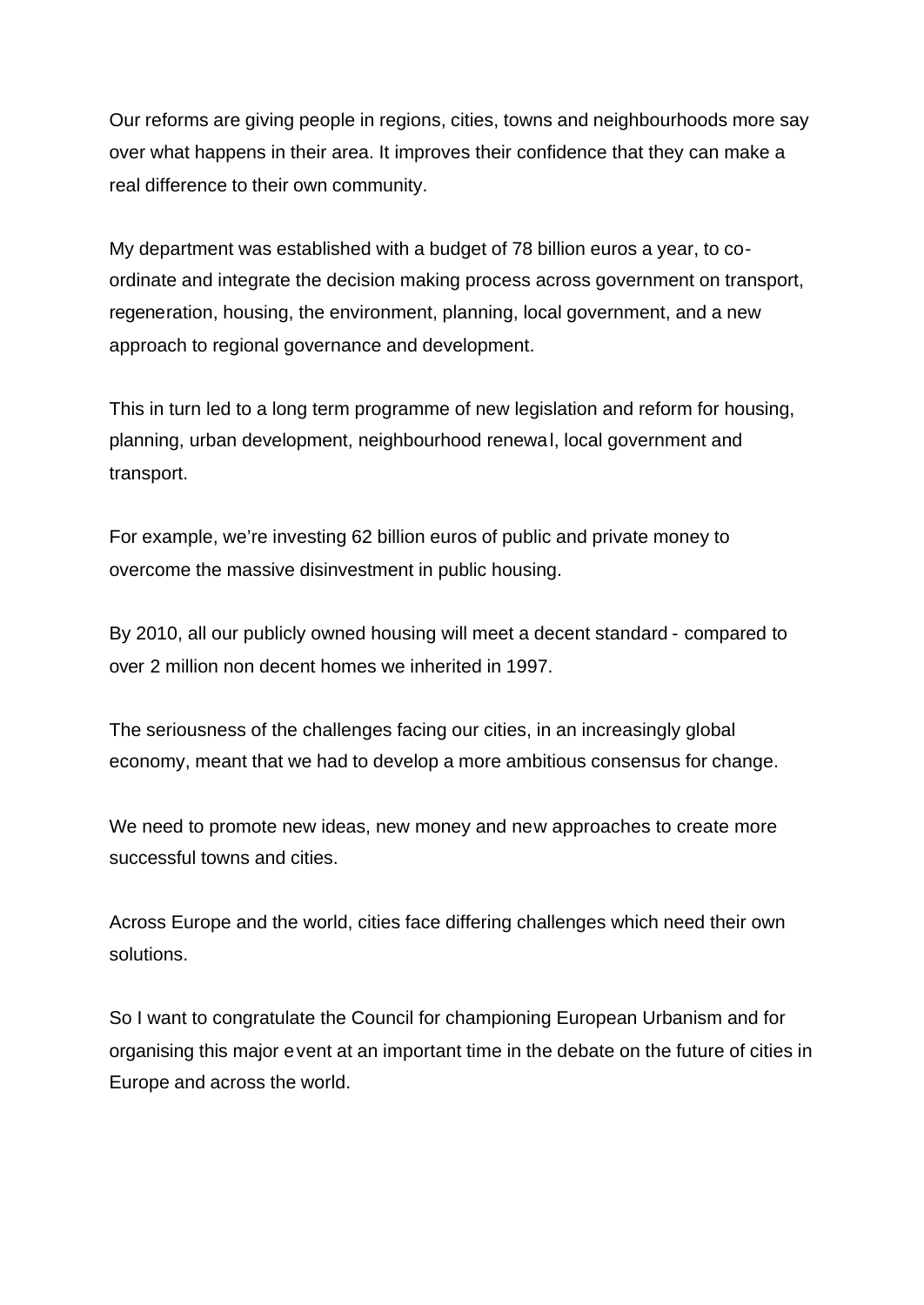Conferences such as this, and the ones which I hosted in Birmingham and Manchester, disseminate different ideas and help create a new agenda for sustainable communities.

In Britain in 2003, I published the Sustainable Communities Plan, which will deliver a long term programme of 59 billion euros of investment in our towns and cities.

It means differing solutions for different areas – and this is just as true within regions, as it is within nations, or across continents.

For example, we have old industrial areas in the North and Midlands, where there are depressed housing markets and collapsed house prices.

Here in Germany, you have similar issues on a much bigger scale, between East and West.

So we're also spending over 1½ billion euros to help areas with low demand for homes restructure their housing markets and create communities with the right mix of housing for local needs.

Adding green spaces and rebuilding neighbourhoods in a more sustainable way.

Conversely, in the South of England, a desperate shortage of housing has created areas of high demand, which has been worsened by resistance to the need for growth.

House prices have rocketed out of the reach of the key public service workers like nurses and teachers, who need to live near where they work and provide our essential public services.

So we're spending over 1½ billion euros to give key workers and first time buyers a chance to own a home, where homeownership of 70% is amongst the highest in Europe.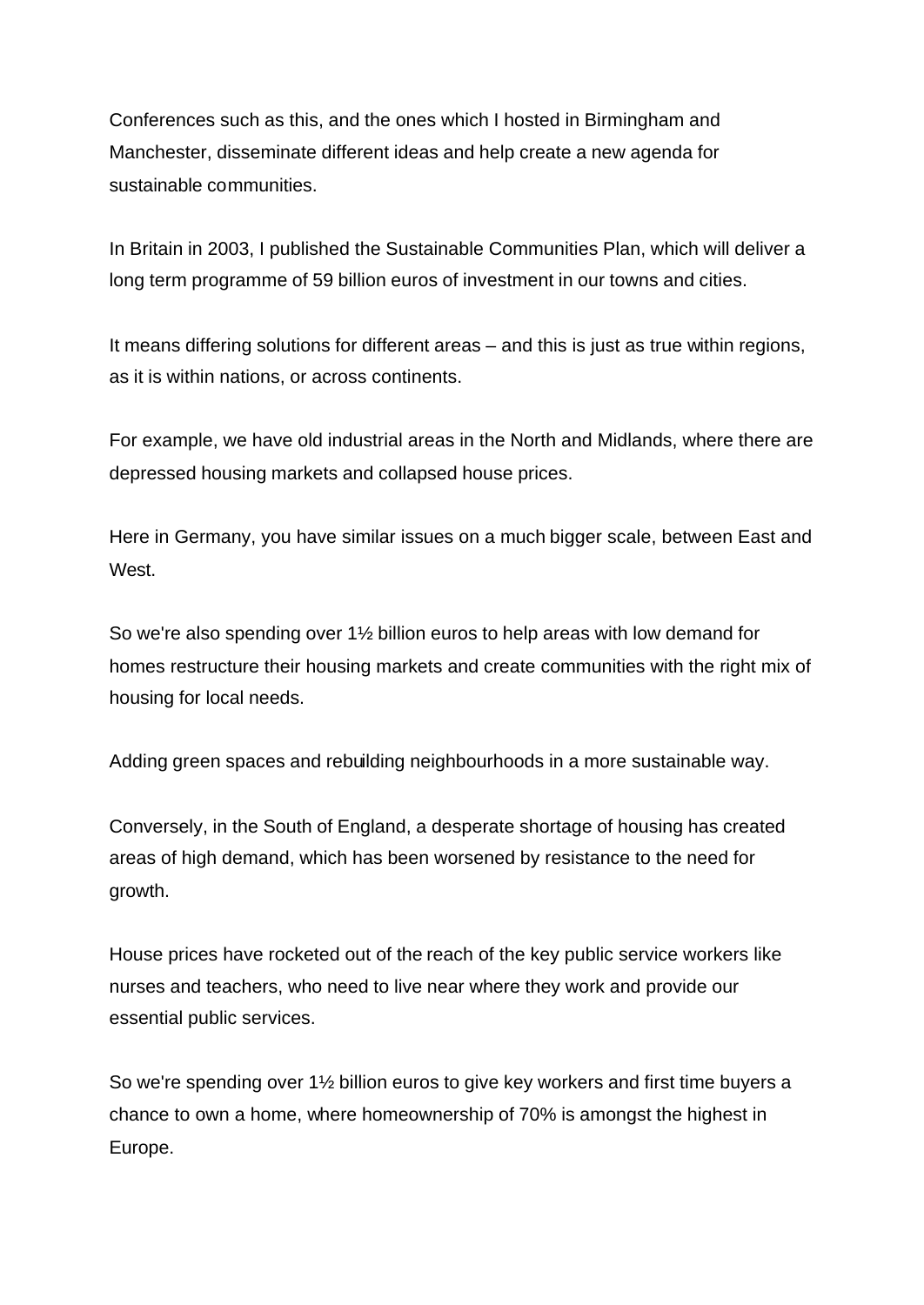Clearly, we need to use land more efficiently, and give priority to reusing old industrial land and buildings.

Our tough planning controls are working to combat sprawl and ensure that we build more homes on less land, and in the right places.

In 1997, only 56% of new homes were built on brownfield land. So we set a target to raise that figure to 60% by 2008 - and I'm delighted to say that we've already achieved 67%.

And we're investing 9 billion euros in the redevelopment of the Thames Gateway and 3 new Growth Areas.

This area of old industrial land to the East of London includes our former docklands, and it's Western Europe's largest brownfield site.

The Thames Gateway is part of our plans for 1.1 million new homes in London and the wider South East, built on the same amount of land as the previous Government set aside for 900,000 houses.

This means we're saving an area of greenfield land the size of the city of Oxford, simply by using more brownfield land and increasing the housing density planning requirements.

Even though we've doubled investment in social housing, and we've unlocked disused land for new development, the demand for homes in South East England is still greater than the supply.

Successive governments before us failed to build enough homes, and so house prices have been rising faster than wages for key public service workers like nurses and teachers.

Ten years ago house prices were 3½ times people's annual salary. Now they are 6 times the annual salary, and prices have been rising faster than earnings.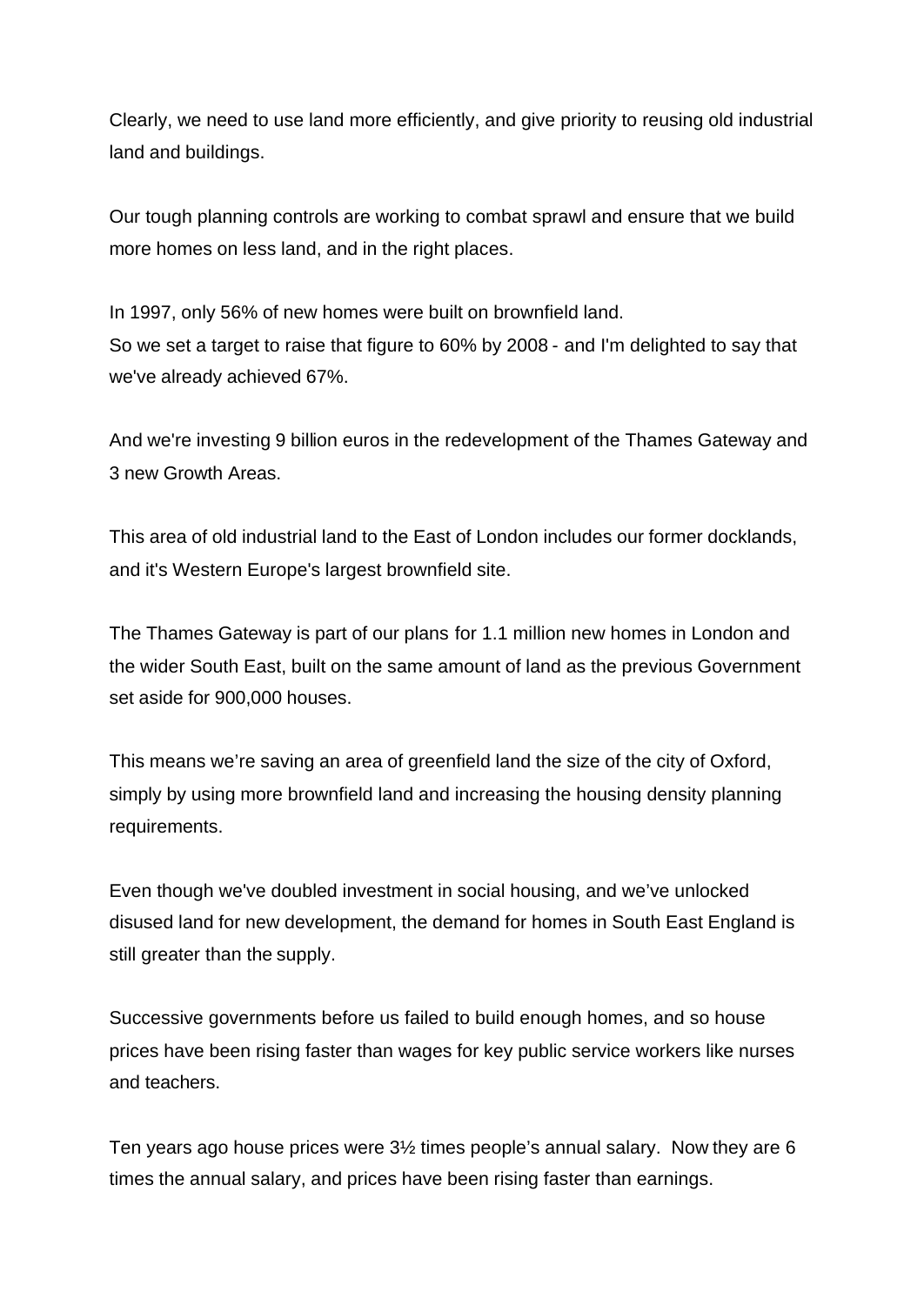I pointed out to our Treasury that the public sector was selling off land for housing at the market price – only for me to ask the Treasury for as much as 120,000 euros to subsidise an affordable home for a nurse, a teacher or another key worker so they can live near where they work.

Since the Government and the public sector owns so much land, I asked, instead of selling off the land, why not lease it and offer people an equity share in the price of the home.

Since then, our national land regeneration agency, English Partnerships has identified 700 sites of public sector land that could be used for homes, including Ministry of Defence land, sites around London railway stations, and 100 surplus NHS sites, which alone have the potential for 15,000 homes in this first stage.

We've also suffered big increases in construction costs in recent years - they've gone up three times faster than inflation.

But our construction industry has also failed to make best use of modern methods of construction, which you have done in Germany and elsewhere.

Last year, I challenged developers to use modern methods of construction to show how we can build a quality 2 bed house for 88,000 euros, compared to the 370,000 euro price of an average home in the South.

Our first contract for 1,000 of these homes is now out for competition. Developers will build the winning designs on publicly owned land. We'll keep the land in public ownership, and the home buyers will only have to pay for the cost of construction and services.

I want to emphasise that our Sustainable Communities Plan is more than just a housing programme in an urban setting. It's about meeting the needs of people for homes, jobs, public and private services, and a decent quality of life.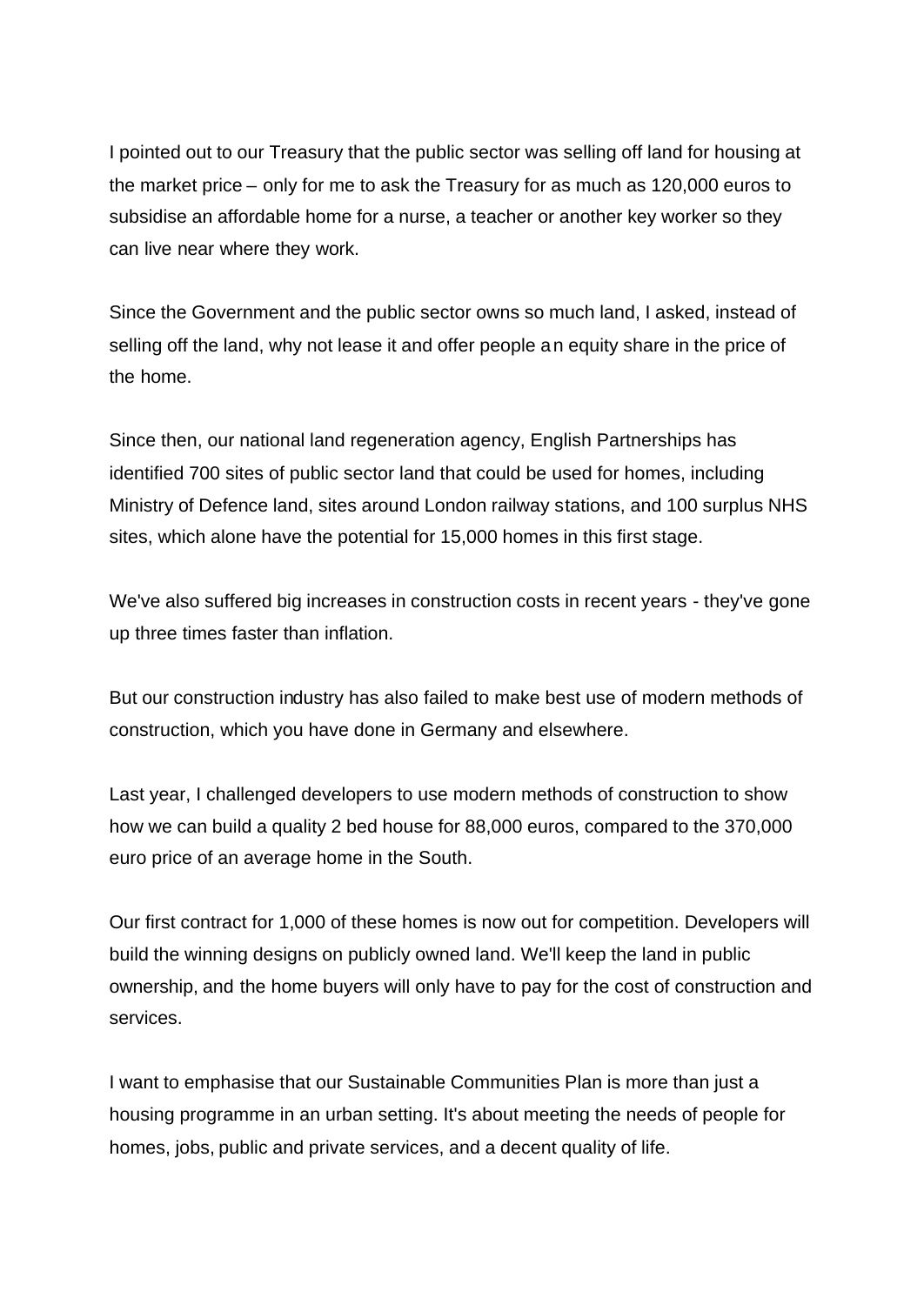It involves improving the quality of the public realm across the country, creating cleaner, safer, greener places to live.

An important part of this is getting a better balance between public and private transport.

Back in the Sixties, the famous British planner Colin Buchanan warned us against creating cities for cars, instead of people, and we ignored him.

We are now paying the price in terms of congestion and costs to the environment.

In Britain, we gave cities the power to introduce congestion charging for road traffic, and the income could only be used for improving city public transport.

In London alone, this led to a 30% drop in congestion in the central area in the first year alone, plus an increase in the use of buses and the Tube.

We also changed the priorities of transport, from a massive road building programme, to a balanced public transport plan with 265 billion euros of investment over 10 years.

This is now delivering record levels of passengers on our railways, buses, and new light rail systems. And in cities like Birmingham and Bristol, we are beginning to give our streets back to pedestrians, moving away from the concept of motorway cities of the 60's.

I'm pleased to say that our policies of enabling economic stability and encouraging public private partnerships are working.

We are making substantial progress improving the prosperity and quality of life in many of our urban areas.

There's been a surge of growth and confidence in our regional core cities in recent years. People are returning to our cities.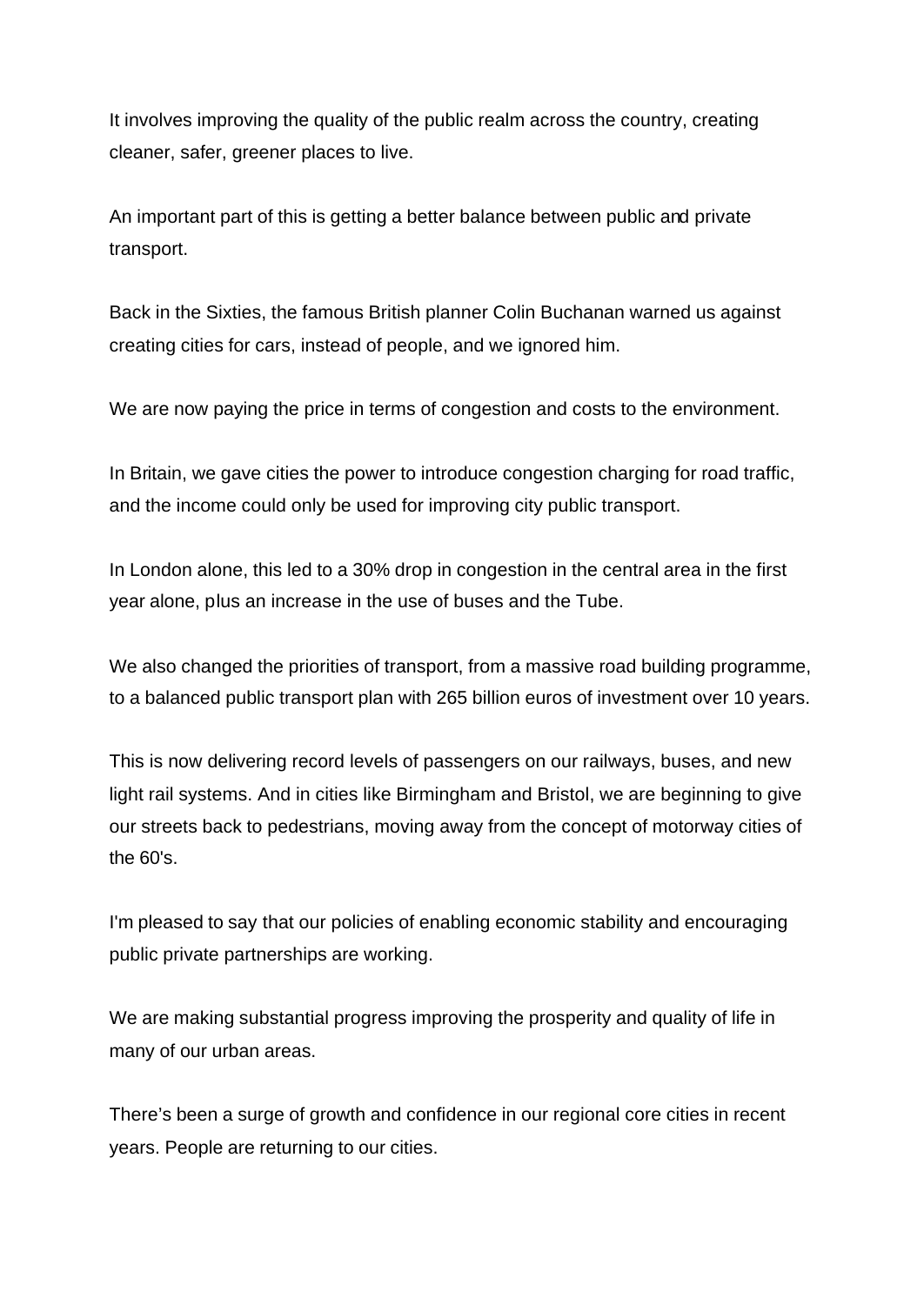Across a range of key indicators, our core cities are doing better than the national average. Unemployment and crime are falling. Economic and educational performance is improving. There's new investment in quality building, parks and green spaces.

In 1997, we used planning controls to stop the huge out of town shopping centres which had been undermining our town and city centres. This has resulted in 22% more retail floorspace being built in town centres.

People, shops, and businesses are returning to our core cities.

Cities are the driving force for growth and sustainable communities.

This conference is focusing on the European city, but there is a lot we can learn from the United States.

I'm pleased that John Norquist and his colleagues from the Congress for the New Urbanism have joined us today. I've seen how the New Urbanists are working in communities like Chicago, Washington, Milwaukee and in new places, like Seaside in Florida. They're reconnecting the art of building with the making of communities.

The New Urbanism is explained in its Charter: strong governance, social equity, economic prosperity and concentrated development.

I believe that sustainable communities brings together two different approaches – American New Urbanism and the European tradition.

Compared to American New Urbanism, the European approach - particularly in Britain – uses a more interventionist style of Government to achieve environmental protection, social justice, and economic progress.

The English planning system was introduced in 1947, and it is a powerful instrument for intervention - but it became ossified and restrictive to change.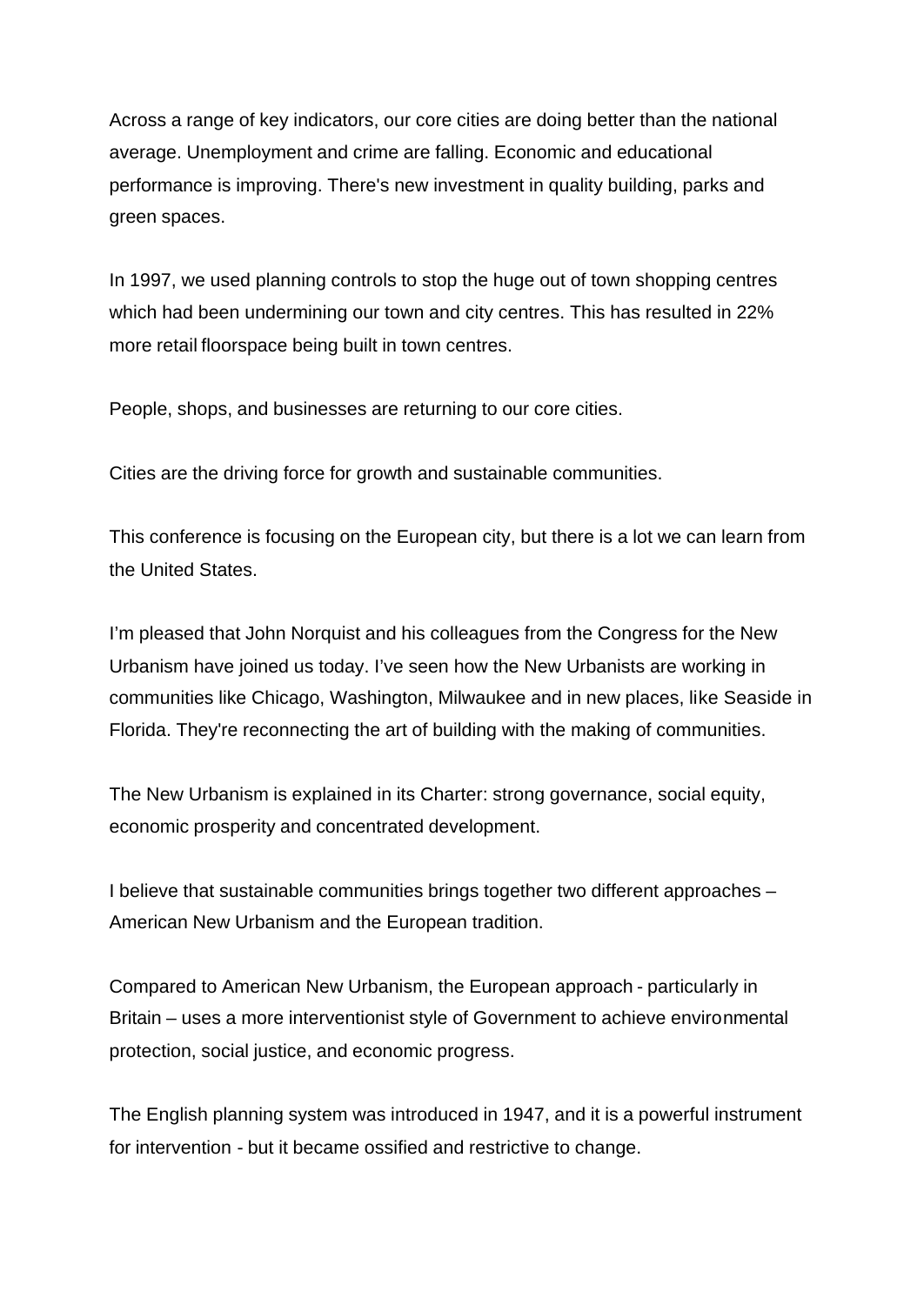We're spending 880 million euros to improve the efficiency of the planning system so that we get better decisions faster, we have more effective public private partnerships and we fully involve the community in what happens to their area.

We're implementing ideas like design coding, which has been used by the New Urbanists to produce quicker decisions, better development and stronger community support.

And we want the planning system to link housing, transport and economic development at the regional and city level, help narrow the economic gap, create mixed communities, use land more efficiently, protect the countryside, reverse the growth in out of town retail, and encourage people and retailers back into our city centres through mixed use development.

Our latest improvement is to introduce a new Planning Policy Statement which makes sustainable development a core principle of the planning system.

In this way, planning is a good example of how a strong degree of intervention, within a democratic framework, can produce responsible and sustainable growth.

And sustainability is also about creating superb buildings and open spaces – with their architectural 'wow factor.'

It is also about reusing old industrial assets in order to create homes, jobs and communities.

The canals and waterways used to be seen by Governments and cities as decaying liabilities, but now they're helping to create new sustainable communities.

So our policy in Britain is based on focused and pragmatic intervention by the public sector to steer the market towards better outcomes - revitalising our wasting cities, giving people new opportunities to fulfil their potential, narrowing the economic divide between regions, working for the benefit of the many not the few.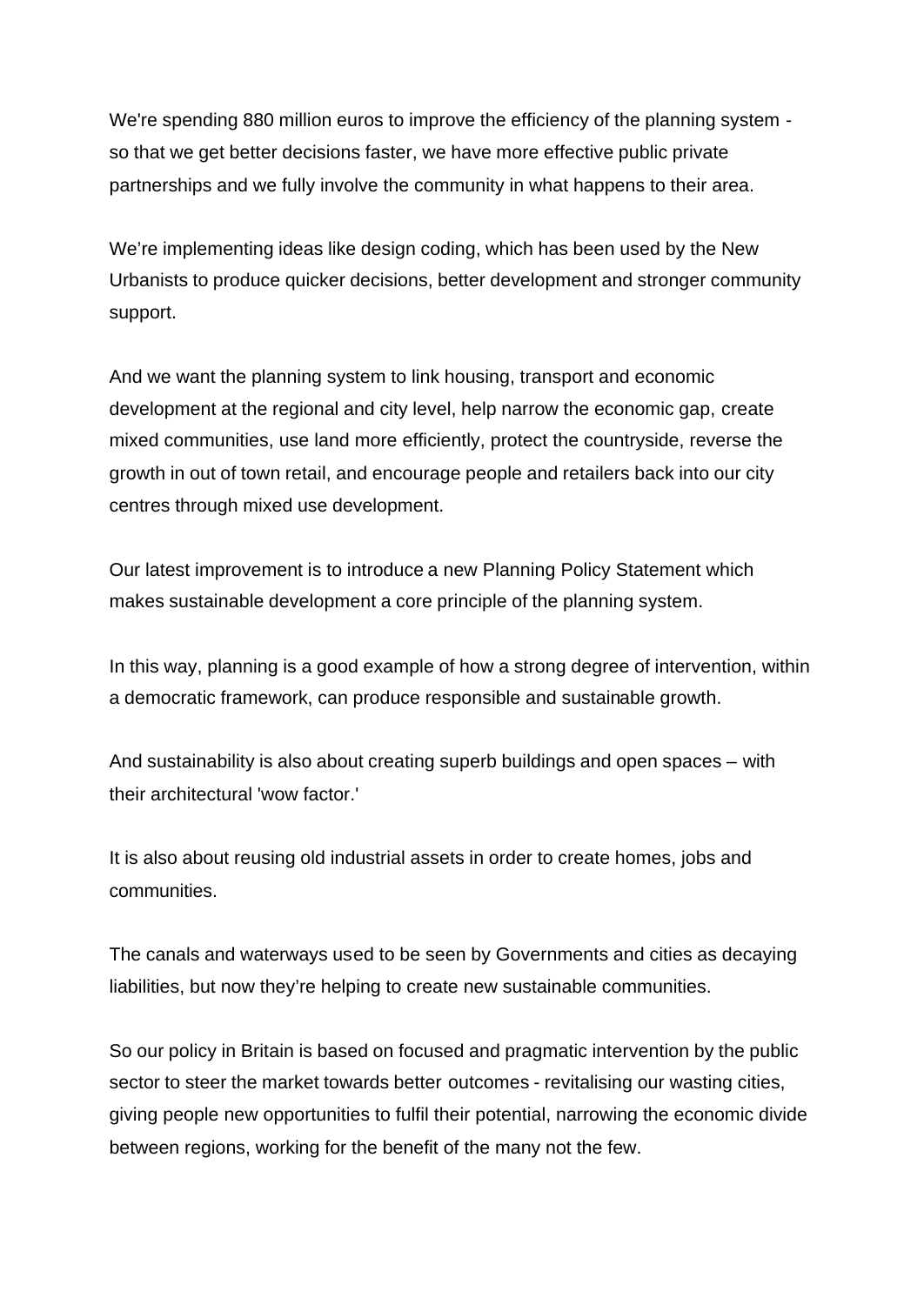We knew that investment by the State was never going to be enough on its own. But leaving it all up to the private sector would repeat the mistakes of the past. We needed a radical new approach, to unlock huge amounts of private sector investment to work alongside our own public investment to create economic prosperity and social justice.

This is why we promoted public and private partnerships and private finance initiatives to deliver change on the ground. I'm pleased to say that our British Embassy is the first example of a private finance initiative, here in Berlin.

We have developed public sector agencies like English Partnerships to create public private partnerships and private finance initiatives. They've been controversial – but they have been very successful, delivering over £40 billion of extra investment in public services.

That means – 30 new hospitals, over 250 new or refurbished schools, more than 30 public transport schemes, and over 50 fire stations, police stations and court buildings.

All these public services are essential to creating sustainable communities.

Just take one example of what I mean by a successful public private partnership.

The North Greenwich peninsula, the site of the famous Millennium Dome, used to be one of the most poisonous sites in London and the private sector could not afford to decontaminate it.

Working in collaboration with the private sector, our public sector regeneration agency English Partnerships has remediated the land and turned this site into a new concept of urban renewal, a millennium village.

They have cut construction waste by 30% and improved energy efficiency by 65%.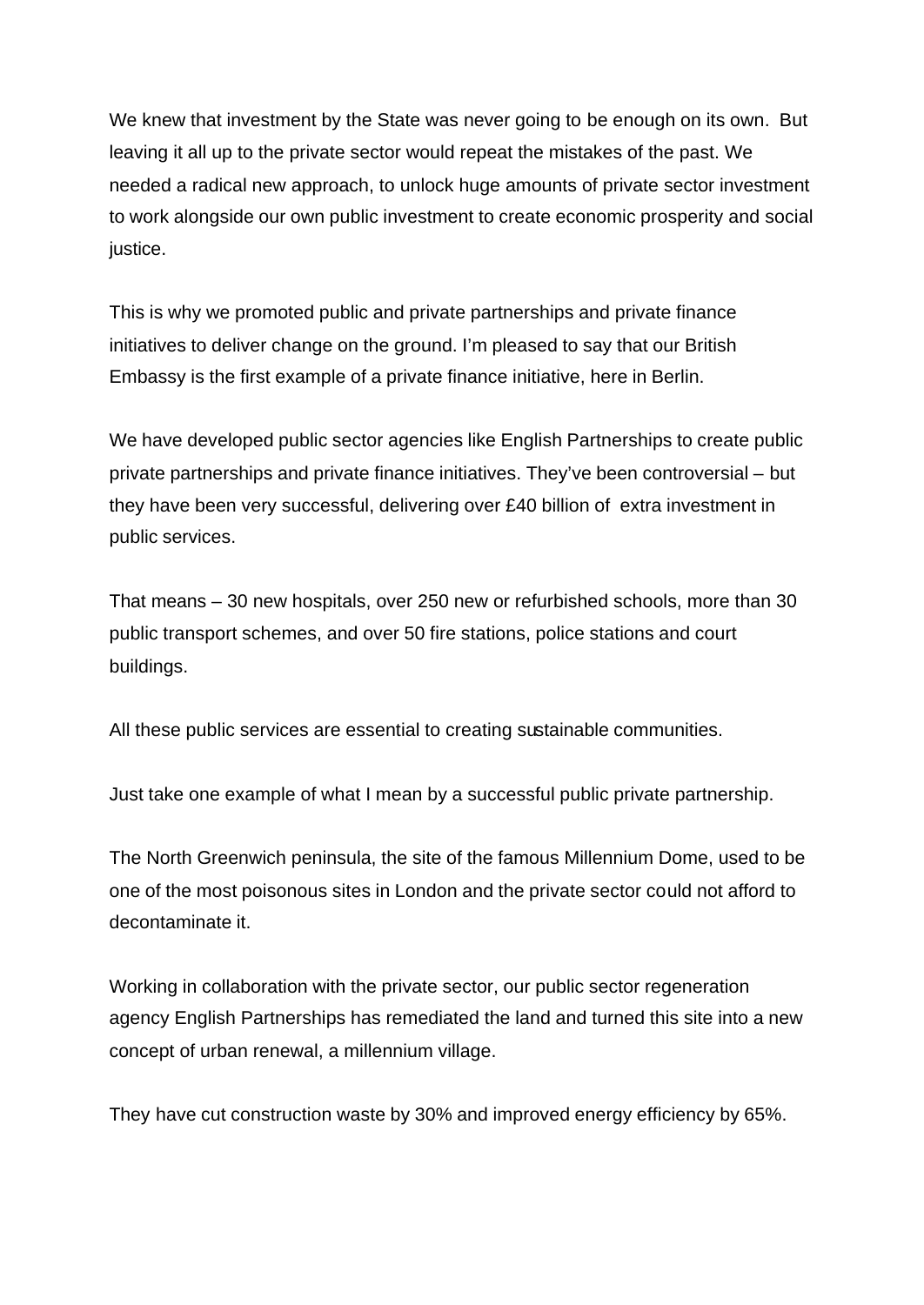13,000 new homes are on the way, as well as a new school, open spaces and a new sports arena and retail, connected to a new Underground system, all in the centre of London.

So our approach has allowed us to harness the strengths of the public and private sectors, and as a result, we've achieved a lot over the last 8 years.

But we know there's still a long way to go – comparison with European city regions tells us that.

Cities like Liverpool and Manchester were still well down in the rankings of European cities by GDP per head in 2001. 5 out of the top 6 European cities are in Germany – a country which has strong core cities in a strong regional context. We have a lot to learn from you, especially as Berlin is indeed a city region.

Indeed, we've just heard from Dr Manfred Stolpe how Germany itself is still overcoming the challenges of industrial change in parts of the former East Germany, which echoes some of our own challenges in Northern England.

The regions of Eastern Germany actually have about the same population as our 3 Northern industrial regions in Britain – the North West, North East and Yorkshire and the Humber. They have 15 million people and 8 city regions.

Although the challenges faced by Eastern Germany are on a different scale and have different causes to ours, I am intrigued by what we have in common.

As in Germany, we have an historic economic gap, which runs north/ south in England, not east/ west.

This economic gap has got wider and wider over the years. There's – higher unemployment in the North, more people inactive and on benefit, more lower skilled jobs, and fewer business start ups.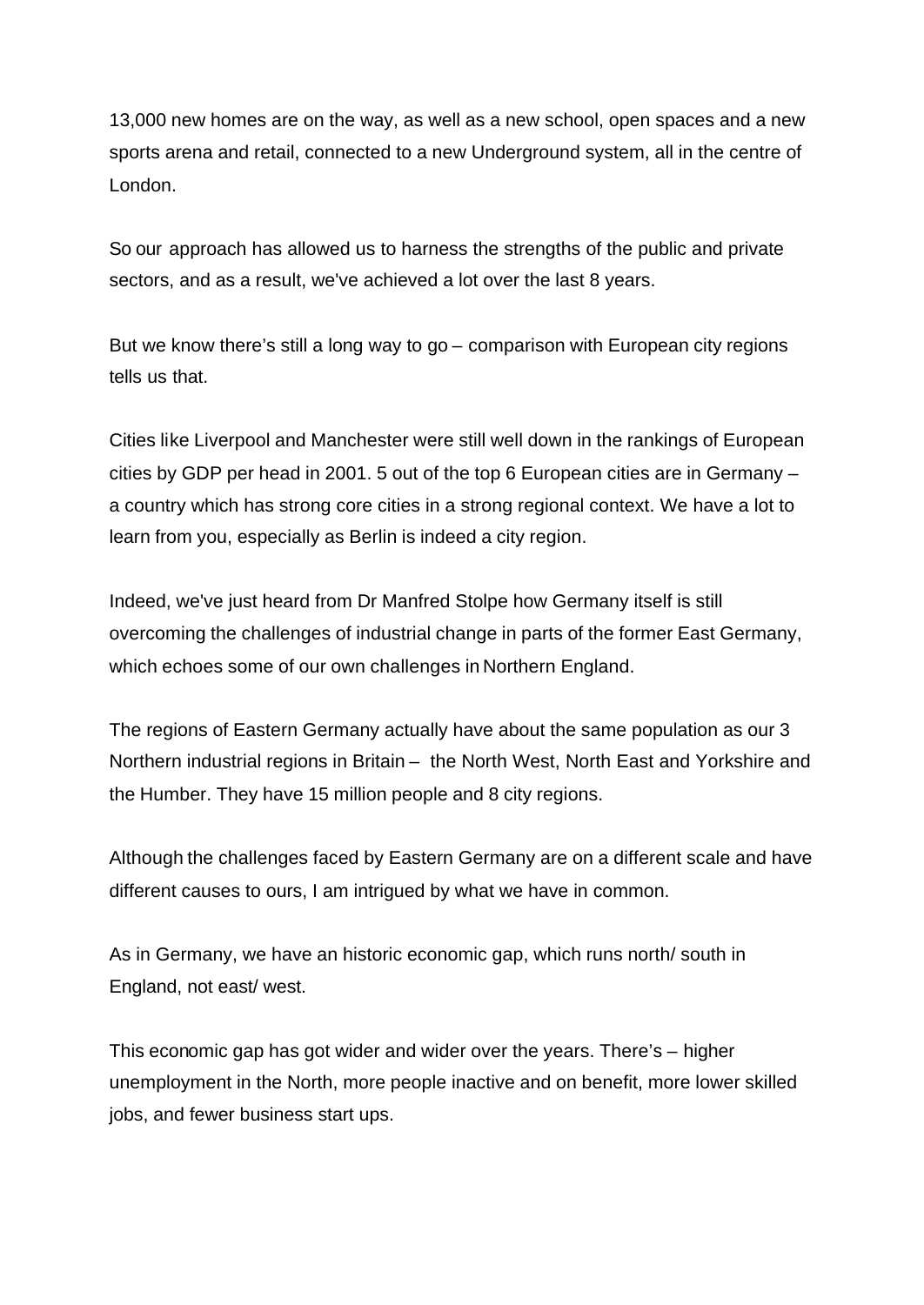More young people leave school at 16 in the North than in the rest of the country combined. Northern people on average have shorter life spans and poorer health.

But the North has huge potential. Bringing the 3 Northern regions up to the national average of economic growth would mean we would be 43 billion euros a year better off, and another 80,000 extra businesses up and running.

So we have developed a new approach called the Northern Way to promote jobs and growth across the 3 Northern regions and in those cities.

The Northern Way runs from Liverpool, to Manchester, Leeds and then to Hull, and Newcastle.

In particular, the Northern Way will develop the strengths of their 8 city regions in which 90% of the population lives, so that they can co-ordinate public investment plans across the 3 regions.

In the past, these city regions were the wealth creators of the Industrial Revolution, but after decades of decline in which they competed against each other, now they are realising the power of pulling together.

The challenge of coping with de-industrialisation is seen across Europe.

In particular, most of the 10 states which have recently joined the European Union are from Eastern Europe, and they are tackling a legacy of disinvestment in their cities.

And even within cities and countries in Western Europe, there are pockets of severe deprivation, concealed by apparently healthy overall GDP figures.

So I believe that the expansion of the European Union requires a new approach to urban and regional policy across Europe which is flexible enough to cope with the complexities and differences of 25 nations.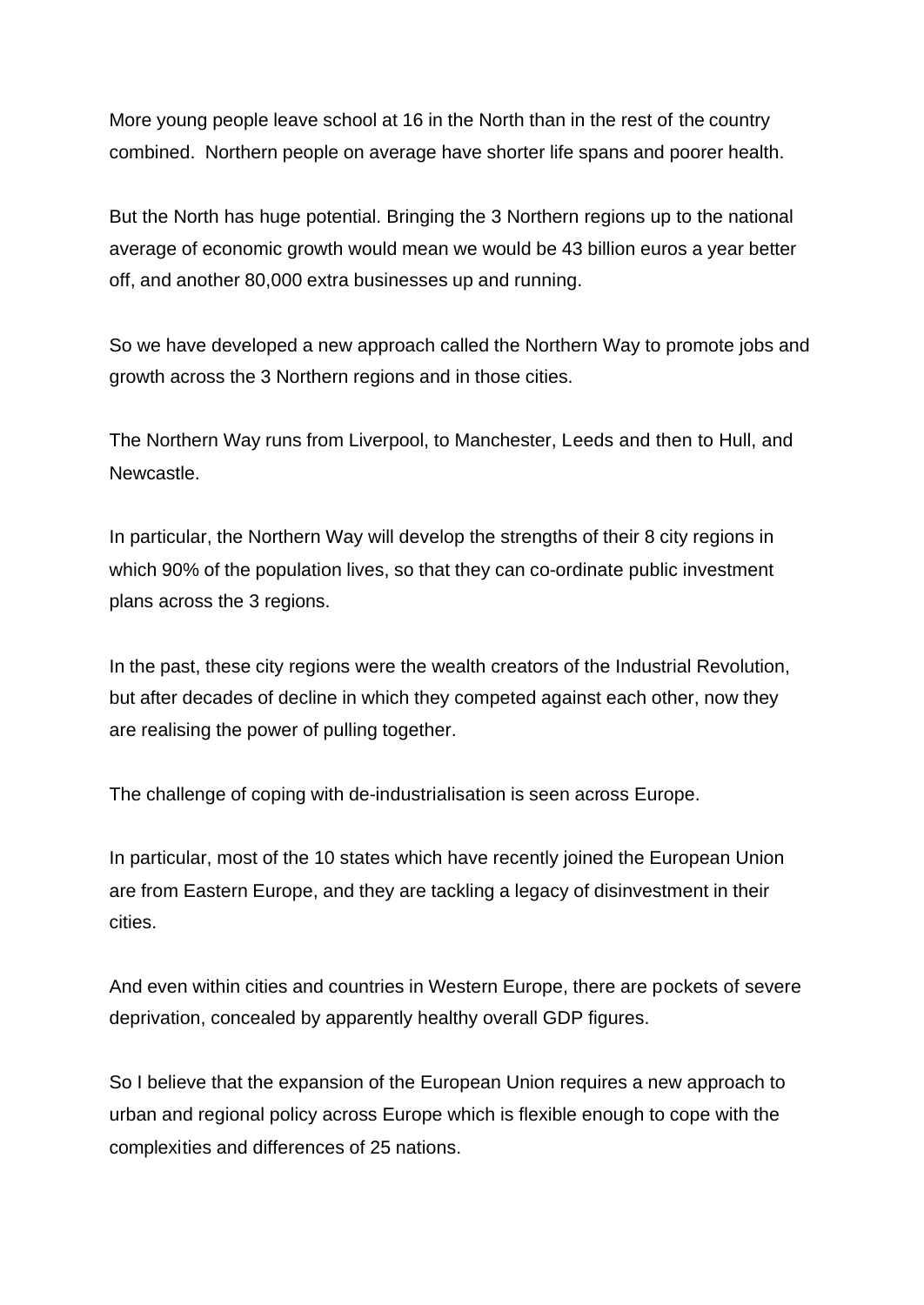For two generations, a line was drawn across Europe, East and West. (We are only 200 metres away from the site of the Berlin Wall).

In the East, there was command and control. Uniform policies, with no democracy resulted in misery for millions of people. In parts of the West, a widening gap between rich and poor, and decades of boom bust economics.

Now we're in a new era where East and West are coming together, wonderfully evident here in Berlin. The expansion of the European Union, to form 25 nations with 450 million people, has brought a new political order and a new commitment to do things differently.

The European Union is a major force in the global trading economy. But there are huge challenges in the new Europe, and one of the most important issues we face is ensuring the future prosperity and sustainability of our towns and cities.

I believe that the time is right to discuss a common approach to sustainable communities, which reflects the rich diversity of Europe, and is more capable of directing investment and European finance where it can make the biggest impact on jobs, growth and quality of life.

But instead 55% of the European budget in 2013 will be spent on agriculture or on subsidies for the richest countries of the European Union or in a huge abatement to compensate for the maintenance of the Common Agricultural Policy. A modern Europe needs to deliver change rather than conservation, which is what the Common Agricultural Policy is largely about.

It can't be right that 3 billion people in the world live on less than 2 dollars a day while each European cow gets a CAP subsidy of 2 dollars 50 a day.

I've got nothing against cows, but quite frankly I'd rather spend more of that money on jobs and training, infrastructure and a decent quality of life for people living in our most deprived communities.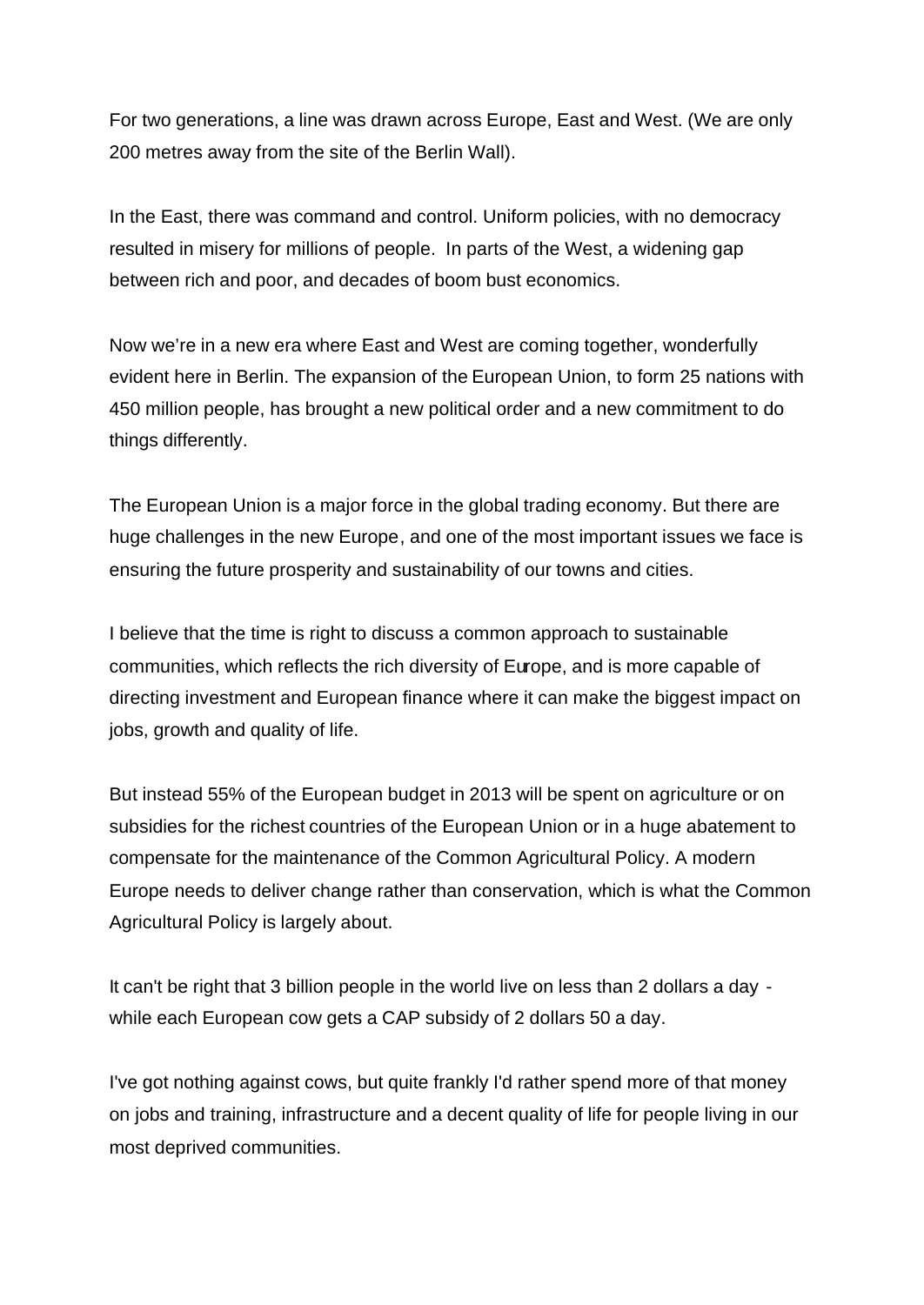Europe needs a modern financial framework to help our cities compete in a rapidly changing global economy - this is especially true for the 10 new member states of the European Union.

Many of these new member states are significantly poorer than the existing members, and inevitably this means that structure funds should be diverted to the East.

But in the more affluent member states, there are still pockets of deprivation which we need to help.

We've got to find ways for the richer countries to spend more of their own money supporting their poorer communities meeting industrial change without it being stopped because the Commission says it's state aid, and it's in conflict with the regional structure fund rules.

We've got to reform the way Europe spends its money. Europe should be investing in science, skills and infrastructure to help us cope with global change. That requires a completely new way of looking at the priorities of European resource expenditure.

That's why, under the current UK Presidency of the European Union, we're developing a clear, practical, European approach to creating sustainable communities.

Our aim is to help nations, regions and cities across Europe deliver housing, economic growth, social justice and cleaner, safer, greener communities. This will require what has already begun – rethinking the priorities of the European Structural Funds.

So, during the UK Presidency of the European Union, I'm bringing 28 nations together at a Ministerial 'informal' meeting in Bristol in December – to begin creating an accord for sustainable communities.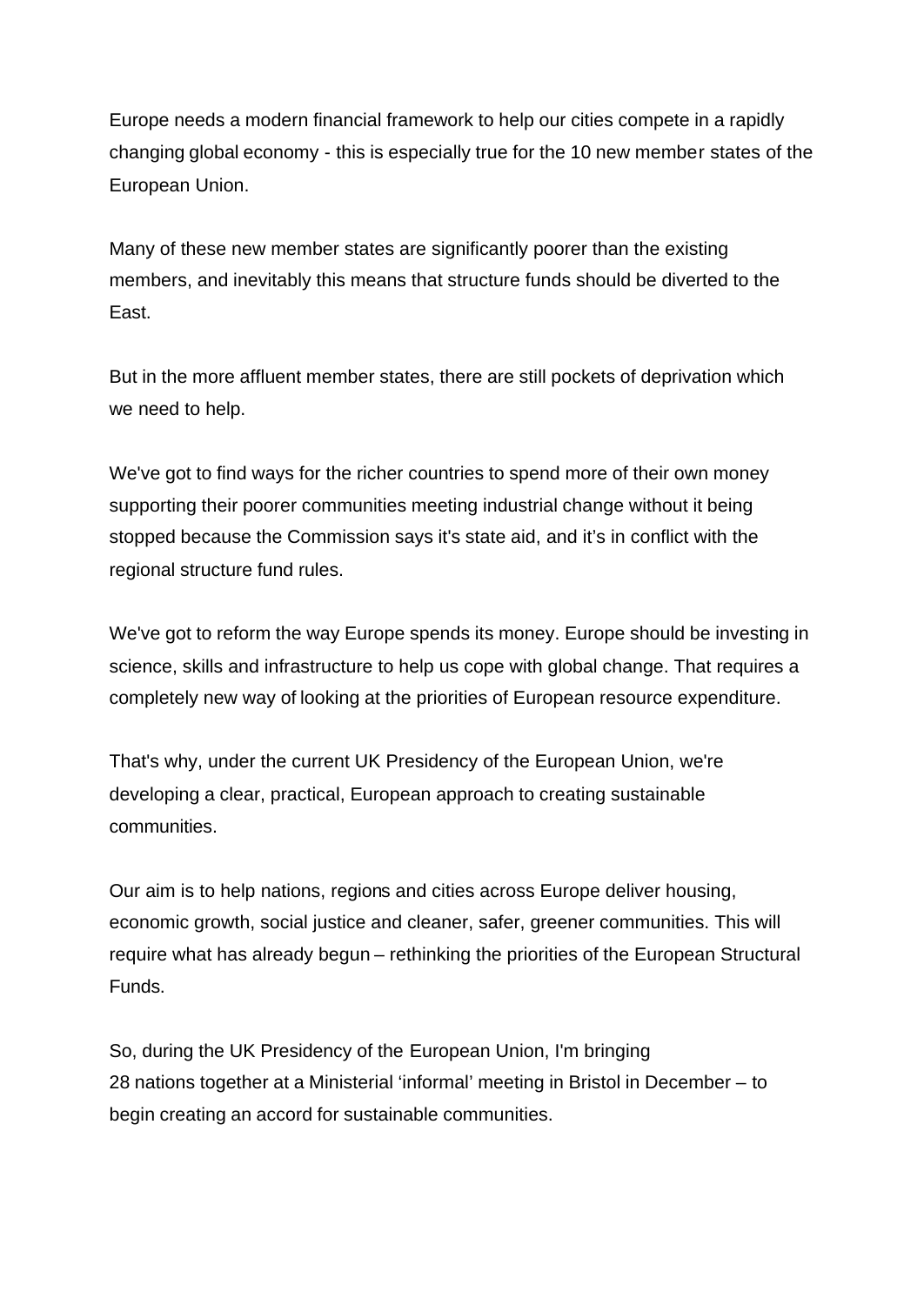But a strange thing happened when I asked my officials to set up this Informal. They said, "Who should we invite? The urban ministers, or the regional ministers, or the housing ministers, or the local government ministers?"

This is because governments in Europe tend to operate in silos - this is also reflected in the structure of the European Commission itself.

There is usually no common, united approach to urban policy which brings together housing, planning, transport, skills, public services and regeneration.

And because the concept of sustainable communities also applies just as much to the rural as well as urban setting, this caused even more difficulty, because rural ministers are different to urban or regional ministers.

This silo approach also applies at the European level. In the European Parliament, there is no committee which looks at the needs of cities in total and same goes for the Commission, too.

And right now we don't even have the words to express the idea of sustainable communities across Europe. Indeed, the interpretation and translation of sustainable communities in different languages causes its own difficulties.

Of course, people in mainland Europe recognise the ingredients of a sustainable community. They know the importance of a better quality of life, social justice and economic prosperity - but they've not always pulled them together into a coherent, integrated approach.

So we are in the early stages of a fascinating discussion about sustainable communities in Europe. This discussion will lead to new expressions, new policies and new structures to create stronger and more successful towns and cities – and rural towns and villages.

I believe that we should create a new European Union regional policy to help deliver our recent agreements - on economic prosperity and social investment agreed in the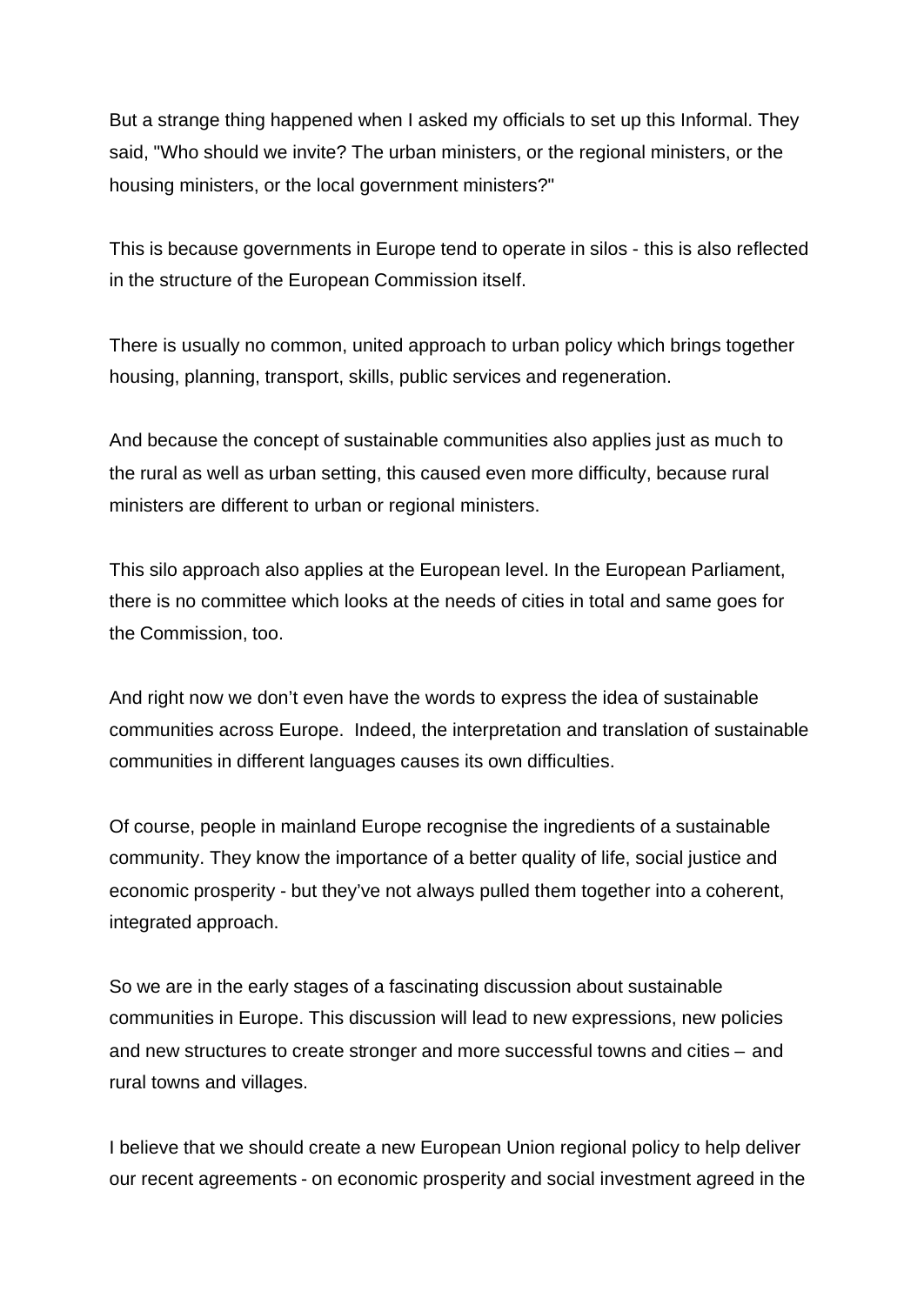Lisbon Accord, environment sustainability in the Gothenburg Accord, the urban acquis in Rotterdam and effective democratic governance, agreed in the Warsaw Accord.

Now hopefully we will develop a Bristol Accord which will put all these agreements into a European Union sustainable communities framework.

We can only achieve our aims if our policies and structures reflect the complexity of a European Union of 25 states.

The current regional policy is not designed to cope effectively with the diversity of nation sizes and the differentials of wealth and poverty.

A regional policy which is largely based on GDP is not sophisticated enough to cope with the fact that cities, regions or states which have a high average GDP have within them pockets of severe deprivation facing industrial change.

So I believe that we need a debate about the future direction of regional policy, its financing and how we can develop the professional skills needed to create sustainable communities and strengthen economic prosperity, use natural resources effectively, enhance the environment and promote social cohesion and inclusion.

To this end, Britain's new national Academy for Sustainable Communities in Leeds will collaborate with partners across Europe to improve skills and partnerships between the professions to deliver sustainable communities.

And we'll be working with the European Investment Bank to encourage investment in innovative projects that deliver sustainable communities.

Of course, all European member states face many practical challenges to make sustainable communities more of a reality, and we should all learn from our past successes and mistakes.